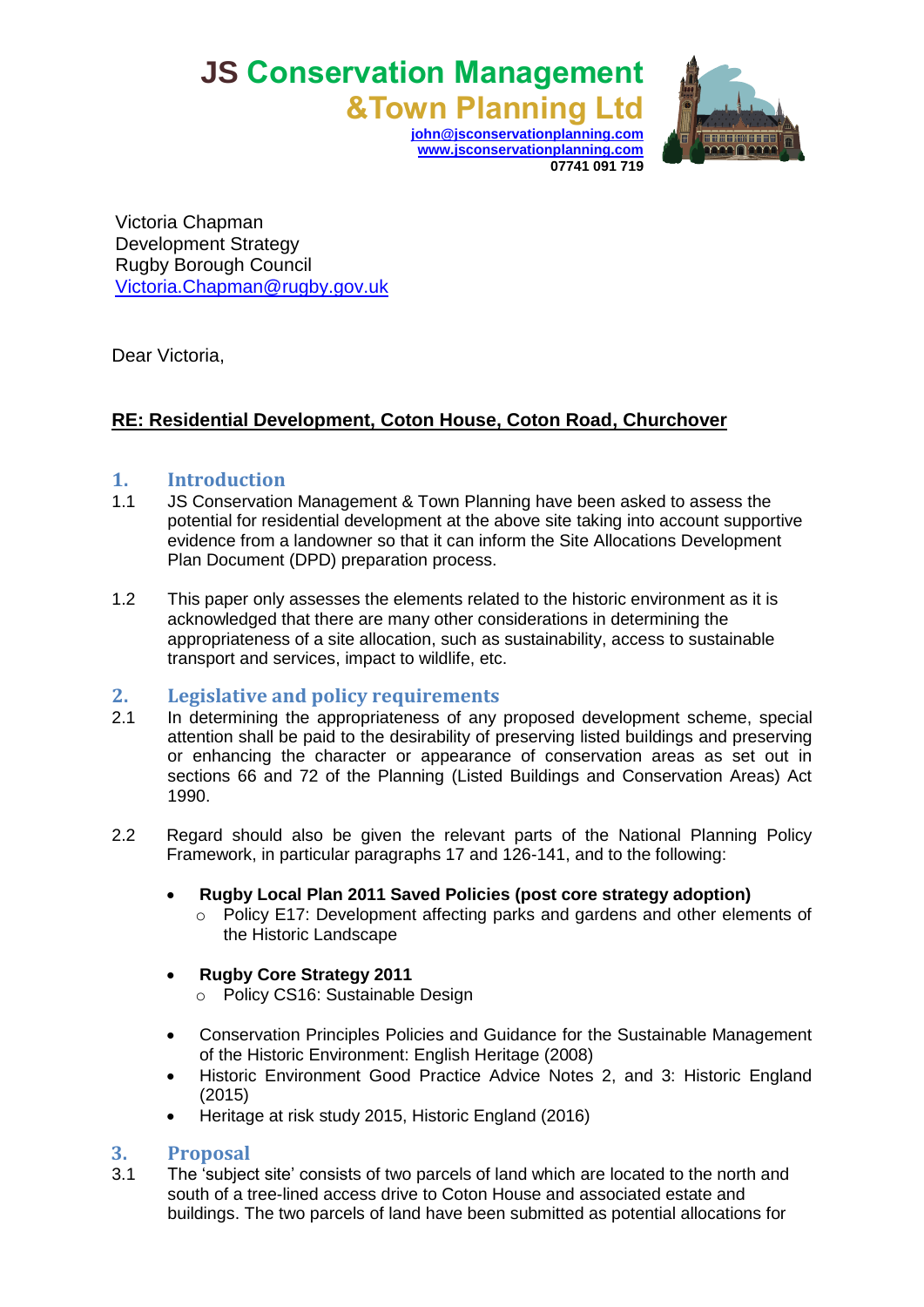residential development. The land is supported by the following documents which form part of this assessment:-

- Indicative sketch illustrating how the site could accommodate residential development;
- Heritage Statement and Appendices, by Heritage Collective, June 2016
- 3.2 Although it is appreciated that the indicative sketch is a guide to the potential and/or ability for the site to take residential development, this sketch is useful for determining the effect on the significance of the heritage assets. The indicative plan also indicates the inclusion of a round-a-bout at the entrance of Coton House and the two estates accessed off the main access drive into the estate.

### **4. Background**

- 4.1 The Coton House and Estate is located along the A426, Churchover, and is a formal country house and estate, which has a number of characteristic features of a country house, such as large main dwelling, and ancillary features such as a landscaped formal and informal gardens, a stable block, a game larder, old dairy and associated estate roads with hierarchy dependent upon their use.
- 4.2 It is believed that the current Country House and Estate is a third development of the site, with historic evidence from archaeological investigations showing that another country house on this site may have existed and previous to that the site was associated with a medieval monastic grange linked to Coombe Abbey.
- 4.3 Since construction and use of the current estate since the  $18<sup>th</sup>$  Century, the site has had a number of past previous uses and construction phases, such as a formal country house and estate, from the late 1940s the site was used as a training centre with associated accommodation for students and apprentices working at nearby industrial premises. The site then became the Post Office Management and Training Centre in the 1970s, and a number outbuildings were constructed which were deemed as not being part of the curtilage of the estate given that these were constructed post 1948.
- 4.4 In 2010, a major fire engulfed Coton House, a Grade II\* listed building of national architectural and historic importance.
- 4.5 A planning application was approved in 2012 (R12/1353) for 60 dwellings within the grounds with the conversion of ancillary buildings into 12 dwellings and the conversion of Coton House itself into 4 dwellings, although this was later changed to 1 dwelling and subsequently implemented.
- 4.6 In this application, it was deemed that the training centre buildings together with the historic estate buildings represented brownfield land. As part of this application the later outbuildings were removed and new dwellings constructed in their place with a smaller footprint which was considered to improve the setting of the listed buildings within the estate. There were also benefits arising from the restoration of the Coton House, which at the time did not have a roof. The Heritage Statement supporting this application mentions that the dwellings were deliberately placed around the estate like a form of 'workers dwellings.' I am not completely convinced that the dwellings appear like workers dwellings given their size and number, however at the time it was considered that there were benefits in reducing the amount of late  $20<sup>th</sup>$  Century development for a development believed to be more sympathetic to the setting of the listed buildings as part of the estate.

## **5. Historic Environment Considerations**

- 5.1 The subject site is within close proximity to a number of heritage assets, namely:
	- Coton House: A Grade II\* listed building; and curtilage buildings such as the game larder which also benefits from this listing;
	- Stable block approximately 200m West of Coton House: A grade II listed building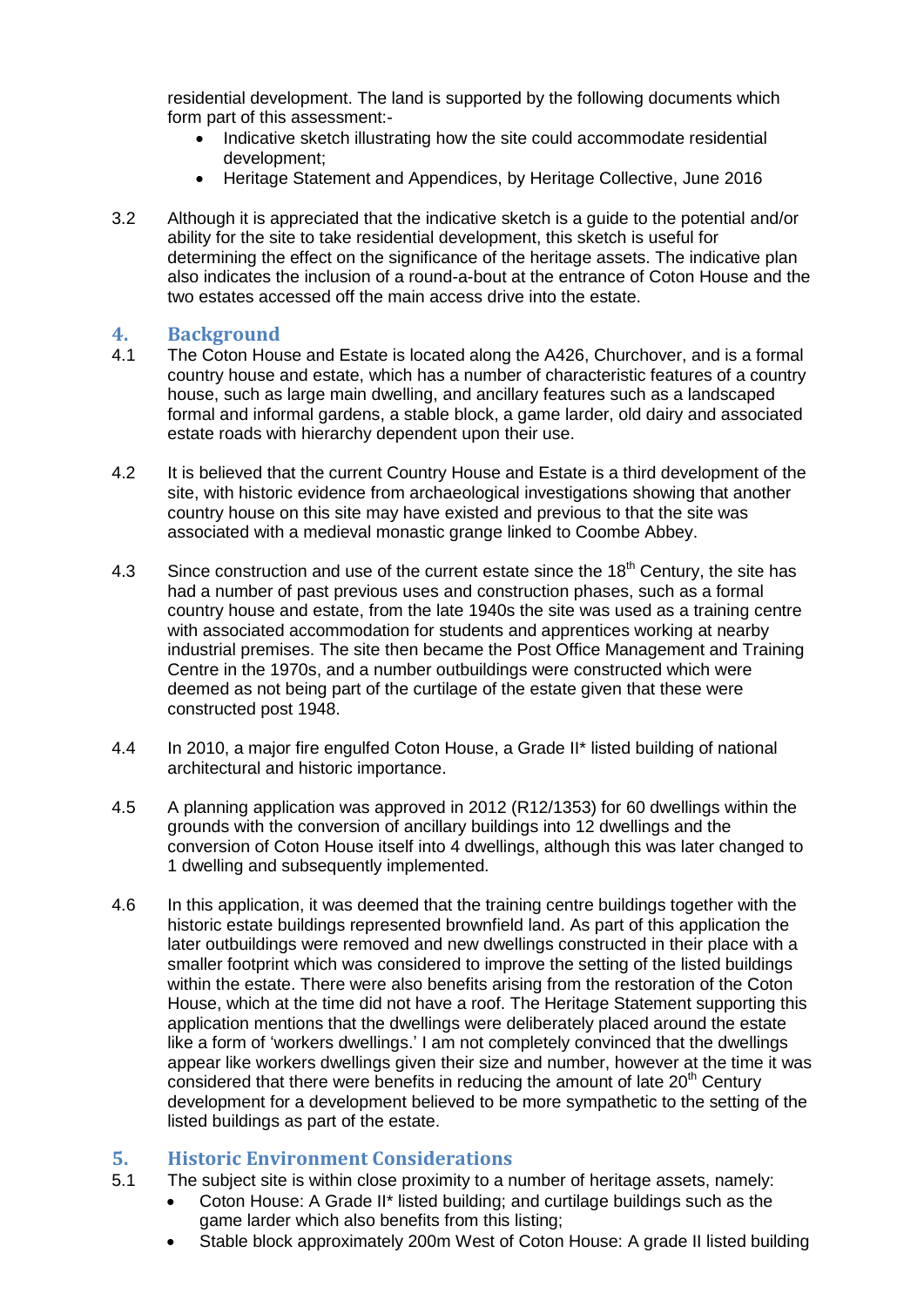- Bowl Barrow approximately 470m west of Coton House: A Scheduled Ancient Monument which has an 'at risk' status; and
- Coton House Park Estate Park and Gardens: a non-designated heritage asset in the form of a park and garden determined by Warwickshire County Council to be of architectural and/or historic interest.
- 5.2 I consider that if developed for residential development, the subject site would have the potential to affect the significance of each of these assets. As such I consider that the development would be within the setting of each of the above designated and non-designated heritage assets.

## **6. Appraisal of Heritage Assessment by The Heritage Collective, 2016**

- 6.1 I note that the Heritage Statement by the Heritage Collective makes reference to the Heritage Statement by Woodhall Planning which was used to support the development of brownfield land as part of planning application R12/1353. This assessment by Woodhall Planning, although helpful, should only be read in the context of the application and circumstances for the application for this development.
- 6.2 It is therefore incorrect to state as the 2016 Heritage Statement does at Paragraph 1.9 that the development approved in 2012 "establishes the principle of residential development on the site." The site where the housing was developed was considered to be 'brownfield' or previously developed land. The subject site put forward for development is clearly greenfield land or undeveloped land. The principle of residential development in my opinion is therefore not established.
- 6.3 Although it is appreciated that there are many ways of analysing significance, the 2016 Heritage Statement utilises the system of Architectural, Artistic, Archaeological and Historic values as advocated by the NPPF. Historic England have in their Conservation Principles Guidance and Policies document (2008) defined significance as an assessment of Historic, Evidential, Communal and Aesthetic Values, which are reflected in the most up to date Historic England Guidance note for assessing allocations and the setting of historic assets and cover a broader array of elements to significance. It is noted that many of the items contributing to significance in the guidance note are missing from the 2016 Heritage Assessment, as such it is more useful to refer to the Historic England policies and principles in determining significance more appropriately.
- 6.4 Paragraph 3.47 of the 2016 Heritage Statement describes the current tree lined avenue to the south-west access as a 'servant's access,' whereas noting that the northern access 'track' as the 'main access' to the house. I disagree with this statement as it contradicts the well-known hierarchy of the country house estate. Historic maps dating from 1880 show the main access to the south-west in its current position along the tree lined avenue which is typical of many country houses across the UK. The long driveway was intended to present a grandeur and status of the estate as a whole where one would approach and be impressed by the large parkland and garden, before entering the large estate before coming to settle at the entrance of the main building. This is reinforced by the positioning and orientation of the stable block which acts as the gateway entrance to the estate. It would be illogical to spend so much effort planting an avenue of trees for servants to enjoy and to enter a stable block from the rear. Although there is an access to the north, this is lower in scale and status and is more than likely the servant's or the resident's access (when not receiving guests) given that it has direct access to the dwelling as there would not be a need to be impressed by the grandeur of the estate. The main access (tree lined avenue) therefore does have much greater status than as depicted in Heritage Assessment which will be discussed further in this report.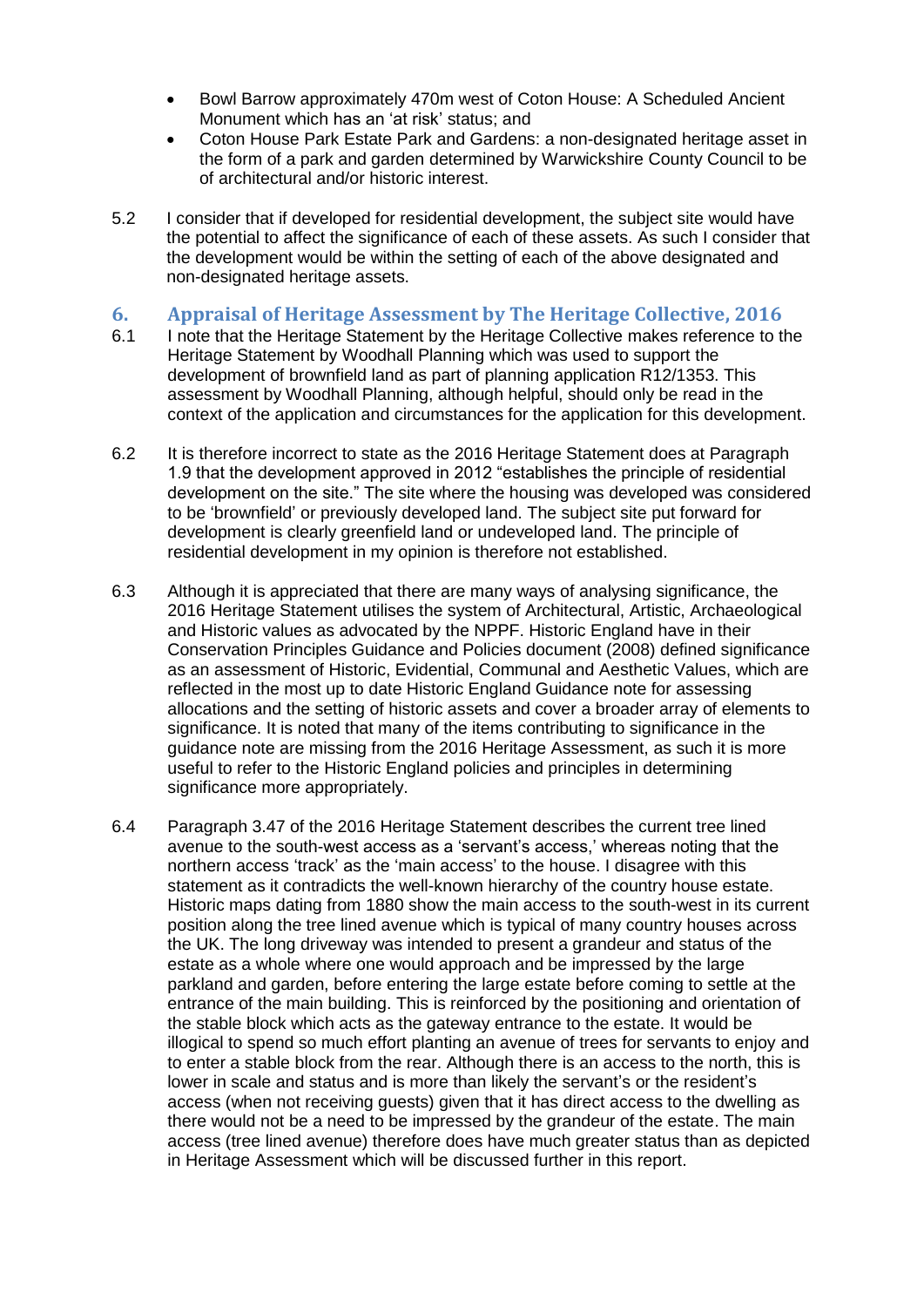# **7. Assessment of significance to the heritage assets**

- 7.1 The policies, principles and guidance to the sustainable development of the historic development define the following values of significance which have been adapted into the most recent guidance note on assessing significance:
	- *Evidential value: the potential of a place to yield evidence about past human activity.*
	- *Historical value: the ways in which past people, events and aspects of life can be connected through a place to the present - it tends to be illustrative or associative.*
	- *Aesthetic value: the ways in which people draw sensory and intellectual stimulation from a place.*
	- *Communal value: the meanings of a place for the people who relate to it, or for whom it figures in their collective experience or memory.*
- 7.2 As stated in the Historic England Guidance Note 3 on Site allocations: *"It is important to understand the significance of any heritage assets that would be affected by a potential site allocation. This involves more than identifying known heritage assets within a given distance, but rather a more holistic process which seeks to understand their significance and value. Whilst a useful starting point, a focus on distance or visibility alone as a gauge of impact is not appropriate."*

#### *7.3 Coton House and curtilage buildings*

- **Evidential Value:** The evidential value of Coton House arises as a result of how the estate has been developed over time and why it was developed in the way it was. The house has been deliberately designed at the furthest point of the built up form of the estate in a remote location and with architectural detailing and design to illustrate the status of the house above the buildings within the estate. There is an inherent relationship between Coton House and the estate, the positioning of the buildings and the layout of the landscape and features such as the access drives, and ancillary buildings and gardens such as the games larder and Old Dairy. There is also evidential value in the phases of development which the estate has experienced, although the formal layout of the country park and estate has value, the later phases such as the boarding house and accommodation for apprentices and linkages to Rugby's industrial past as well as the post office training centre also have evidential value, along with the new development today. Albeit some evidential value has been changed by the loss of the buildings as part of the training centre, and the development of 20<sup>th</sup> Century housing, the housing still maintains a tight and coherent relationship to the built form of the estate which respects the form and structure of how the estate has been developed over time, preserving the remoteness and tranquillity of the built form and association of the main house with the estate.
- **Historic Value:** Coton House follows traditional principles in the designing and arrangement of a country house estate with the house as the highest in the hierarchy of buildings and with the collection of surrounding ancillary buildings such as the old dairy and games larder placed around the house deliberately distant from the main roads. The house also bears historic value due to its attribution to Samuel Wyatt, and any other historic figures which may have visited the estate. There is also historic value in the range of uses the estate has experienced and those linkages to Rugby's industrial past. Although over time this has changed with fire engulfing the dwelling. the historic significance is still present, with the historic integrity and authenticity of the dwelling being maintained in its restoration.
- **Aesthetic Value:** The value of the house from an aesthetic perspective arises from it exterior design being a fine example of a late  $18<sup>th</sup>$  Century country house of neoclassical inspiration, and internal fixtures and fittings, as well as its positioning and relationship with the greater estate of other buildings of interest such as the games larder and old dairy.
- **Communal Value:** The house is important for how it features in the surrounding community's collective memory and their linkage to the house, for example the house may be the only link to ancestors of persons living today, and how the house is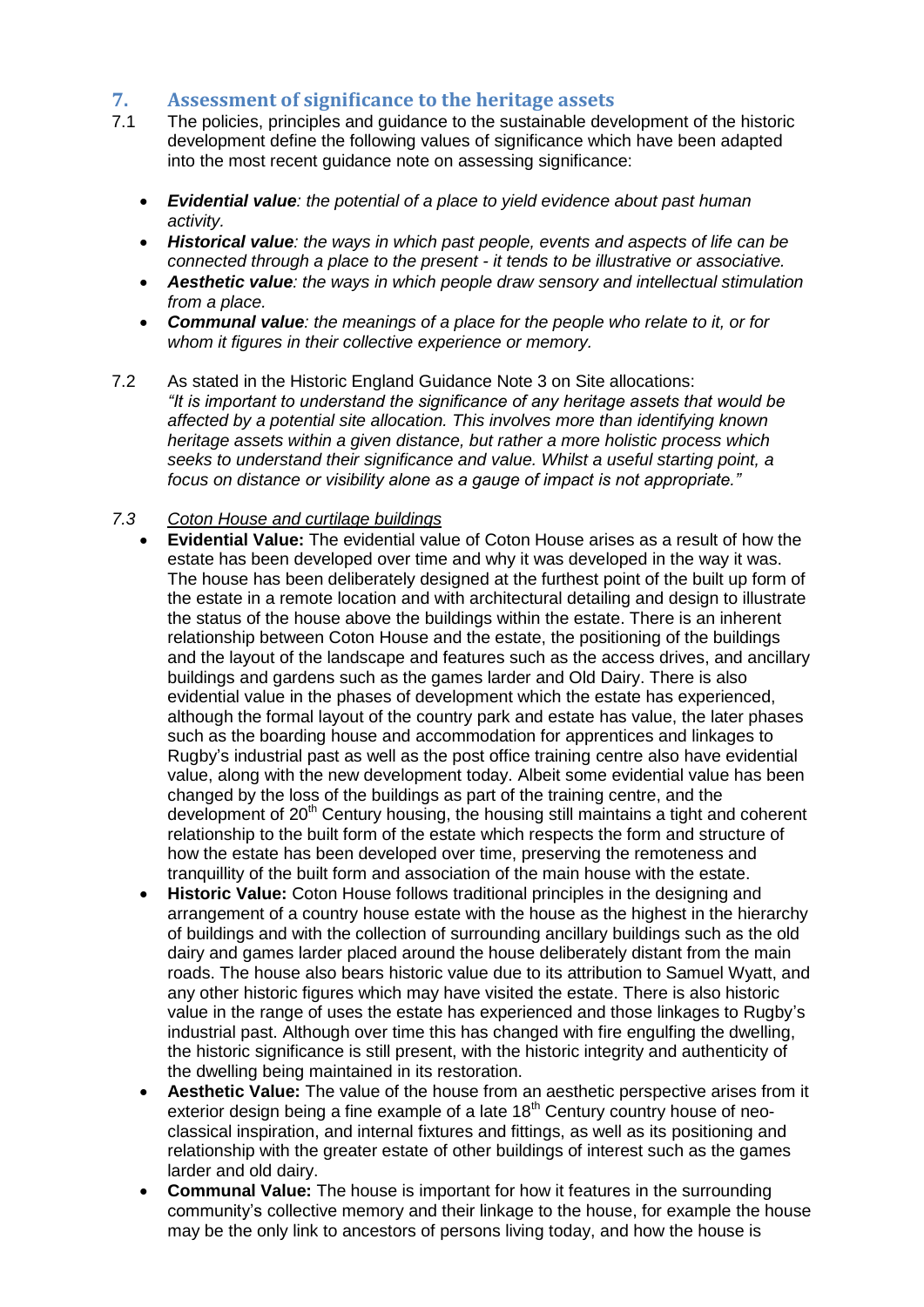remembered in memories of persons who may have experienced the property in the past or worked there. This would also be relevant to people still living and who were resident in the building when it was used as a boarding house and hostel for apprentices in the industrial activities surrounding rugby, which plays a crucial role in Rugby's industrial heritage. There have been groups formed such as the 'old Cotonians' who the estate features very prominently in their collective memories. There are also linkages with the estate as a training centre for the post office.

## *7.4 Bowl barrow approximately 470 metres from Coton House*

- **Evidential Value:** The bowl barrow survives well and is believed to include both primary and secondary burials and associated artefacts. These will provide information about the dietary habits, diseases and standards of living of the local population. It is unclear the relationship of the bowl barrow to the Coton House estate, however it is an important monument in the landscape which is visible from the house and surrounding countryside. The bowl barrow has been listed as 'at risk' for a number of years.
- **Historic Value:** Research has shown that the Coton House Estate is perhaps a third generation of building, replacing a former manor house and prior to that, a monastery. The bowl barrow has existed throughout each of these building phases and its long distance views to the monument from the built form to the estate is of historic value.
- **Aesthetic Value:** The aesthetic value of the bowl barrow lies with its appearance of a monument within the landscape. Much of its appearance in the landscape has been affected by the M6 motorway behind and the telecommunications tower behind. The bowl barrow however does bear some association to the estate and the connections to previous built form and is visible from various parts through the landscape and gardens, and access drive.
- **Communal Value:** The ditches and barrow mound are an important visual reference within the landscape and will have been experienced from persons visiting the hall from the main access drive and throughout the estate.

## *7.5 Stable Block approximately 200m from Coton House*

- **Evidential Value:** The stable block has evidential value in that it is specifically designed within the estate as a 'gateway' to the group of buildings which make up the estate and is the first and main focal point along the main tree lined avenue. The stable block's positioning as a gateway building is important in this context. This prominence in the estate was also prevalent through the development of  $20<sup>th</sup>$  Century buildings as part of the training centre and use as a hostel for apprentices. Although  $20<sup>th</sup>$  Century housing has increased the built form of the estate behind the stable block, the building still maintains the grand focal entrance point to the greater estate.
- **Historic Value:** The relationship of the stable block to the greater estate is important as it reflects the layout and hierarchy of buildings which is still reflected today with the new built development. There are also attributions to Samuel Wyatt as its designer, and any other historic figures which may have visited the estate. There are also historic linkages to how the stable block was used in association with the  $20<sup>th</sup>$ Century uses as a training centre and boarding house.
- **Aesthetic Value:** The building itself is a fine example of a stable block constructed in the late  $18<sup>th</sup>$  Century and its presence as a gateway entrance to the greater estate has group value. The prominence and positioning of the stable block is still maintained today, despite the new housing development currently being constructed.
- **Communal Value:** The stable block will have featured in many memories and collective experiences in experiencing the Coton Park estate, being a large and dominant gateway to the estate, not just by the residents of the country estate but the 20<sup>th</sup> Century uses in association with the training centres.

#### *7.6 Coton House Estate Park and Garden*

 **Evidential Value:** Although the park and garden which make up the grounds of the estate have not been attributed to anyone, it is clear that the Coton Park Estate has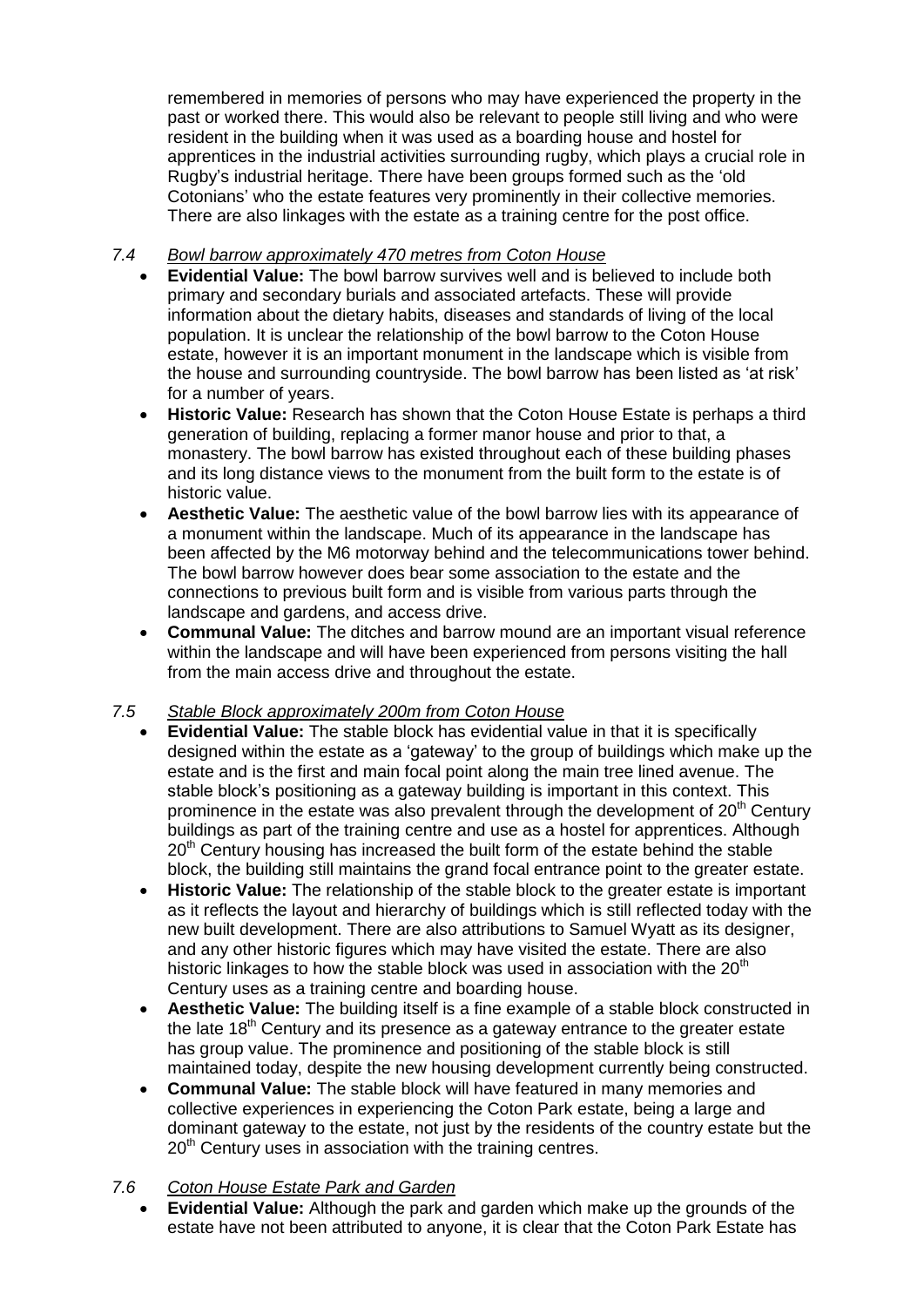been deliberately designed in a remote location away from main roads and surrounded by parkland and gardens. The parkland is essential to the character and appearance of the greater estate, and is essential for reinforcing the experience and authenticity of the estate, sense of grandeur and occasion of arrival. The features such as the tree lined avenue and the remote setting of the estate in amongst the park and garden is especially significant in this respect and reflects their historic function.

- **Historic Value:** The way in which the parkland and grounds surrounding the estate are experienced is particularly important to the appearance of the estate within the countryside. The estate is viewable from public rights of way (R105) to the front of the estate, and the parkland forms a key component of the setting of the estate and the hierarchy of buildings within it in that it shows why the estate was designed like it is.
- **Aesthetic Value:** The park and garden are essential to the setting of the Coton House estate as it shows how the estate has been designed and the experiences contained once entering the estate. When within the estate, the parkland enables a clear delineation of where the estate commences and the rural aspect beyond.
- **Communal Value:** The parkland would feature in the collective memories of those who utilise the parkland today and public rights of way, as well as the functioning and use of the parkland in relation to the previous events which have taken place within the grounds of Coton House.

## **8. Assessment of harm to the significance of the heritage assets as a result of the proposed residential scheme**

- 8.1 Harm to heritage assets in planning case law is defined predominantly in three categories – 'substantial harm,' 'less than substantial harm,' and 'no harm.' Previous cases involving the assessment of harm depict that 'substantial harm' is generally exceptional, and would require the complete removal of one of the values of significance. Paragraph 133 of the NPPF would be read in conjunction when this harm is caused.
- 8.2 Where 'less than substantial harm' harm is caused, there may be mitigation employed or matters of public benefit as a result of the development which may outweigh the harm caused. Although harm can be 'less than substantial' to the significance, the harm can still be significant enough to warrant the refusal of an application or appropriateness of a development. In a case of 'less than substantial' harm, Paragraph 134 of the NPPF would be applied.
- 8.3 In assessing harm there is also the consideration in local planning policy as advocated through the development plan. Saved Policy E17 of the Rugby Local Plan 2011 is specific to development affecting parks and gardens and the historic landscape, where planning permission will not be granted for development, which would adversely affect the character, appearance, or setting of a Park, or Garden registered as being of Special Historic Interest, or any other element of the Historic Landscape, or Parks or gardens of acknowledged local importance.
- 8.4 Policy CS16 of the Rugby Core Strategy 2011 is also relevant to the consideration of harm where "*new development should seek to complement, enhance and utilise where possible, the historic environment and must not have a significant impact on existing designated and non – designated heritage assets and their settings."*
- 8.5 An assessment of the harm caused to the values identified in Section 7 are detailed below:-

#### Coton House and curtilage buildings:

8.7 The 2016 Heritage Assessment compiled by The Heritage Collective identifies the harm as: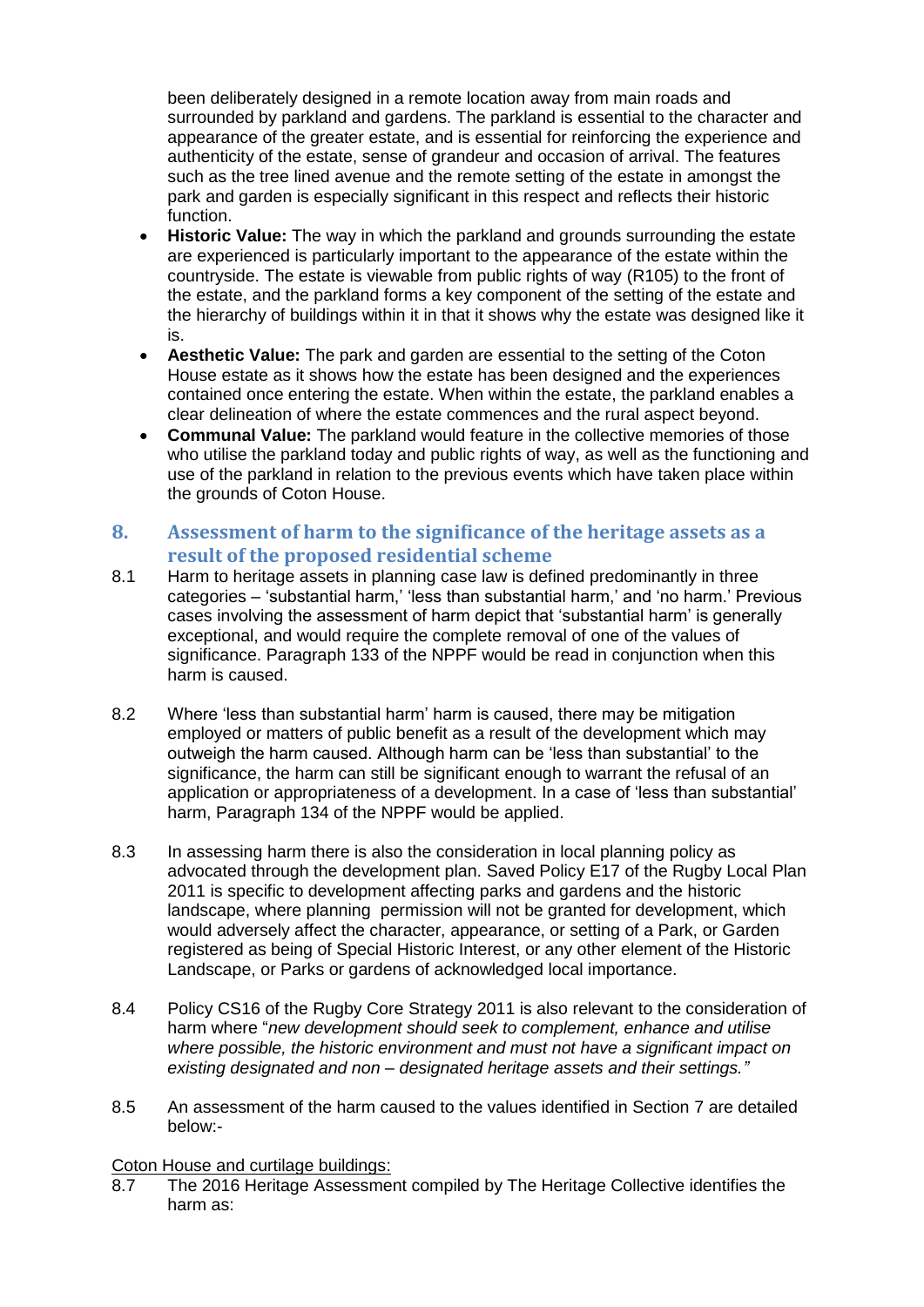*"a slight adverse effect on the significance of the grade II\* listed Coton House due an effect on the openness in which the building is appreciated in and a change to building's the rural setting. The level of harm is considered to be low due to the limited contribution the proposed area for allocation makes to the significance of Coton House and the preservation of key elements of the building's setting. There would be no change to the identified key views of Coton House.*

- 8.8 As highlighted above, the significance of Coton house and the curtilage listed buildings such as the games larder is both intangible and tangible, it is not just about what can be seen from key views, but about the authenticity of the scheme and experience of the estate from both within and outside of the estate.
- 8.9 The proposed scheme of residential development either side of the access would essentially eradicate the evidential and historic values of the estate by removing the remoteness and isolated feel of the house and estate and the visual separation from the house and estate from the road to what effectively would be a country house and ancillary estate buildings located on the edge of a large housing estate.
- 8.10 This key design feature of the tree lined avenue is essential to the positioning and reason why the estate was designed like it was in the first instance. The views from the house itself would be detrimentally affected in that the house is positioned to be able to look over the entire estate and the countryside beyond which would be significantly urbanised if the subject site was developed for housing. As such, I consider that the proposed residential scheme would cause 'substantial harm' to the significance of the Coton House and its relationship with the greater estate and surrounding landscape.

#### Bowl Barrow

- 8.11 The bowl barrow is not assessed in the Heritage Statement undertaken by the Heritage Collective. The monument which has an 'at risk' status is a key feature in the landscape and is viewable from many points within the estate, particularly when driving along the main tree lined access and from the house itself. Views to the monument would be cut off along the access road from the placement of dwellings, urbanising the current environment and landscape. Although it is appreciated that there is still some physical separation, the bowl barrow would essentially be cut off from the greater landscape, due to the amount of infrastructure already surrounding the monument.
- 8.12 The bowl barrow is currently at risk, the Historic England guidance Note 3 advocates the improvements to structures which are detailed as at risk, it is likely that the further severing of the monument from its context on the landscape will have further adverse risks to the monument which is noted as being 'at risk.'
- 8.13 In my opinion, the main impacts are therefore to the evidential and aesthetic values, to which I consider there to be 'less than substantial' harm caused. However the harm is significant in that the bowl barrow would fall into the background of the housing development and would potentially fall into greater disrepair.

#### Stable Block

- 8.14 The assessment of harm by the Heritage Collective is noted as: *"the development of the area proposed for allocation would be unlikely to result in any harm to the significance, or ability to appreciate the significance, of the grade II listed Stable block due to lack of intervisibility and current contribution of the site.*
- 8.15 As stated previously in Section 6, there is a failure to recognise the contribution that the stable block has in relation to the greater design and hierarchy of the estate as also advocated by Historic England in their Guidance note which is quoted in Section 7.2 of this report.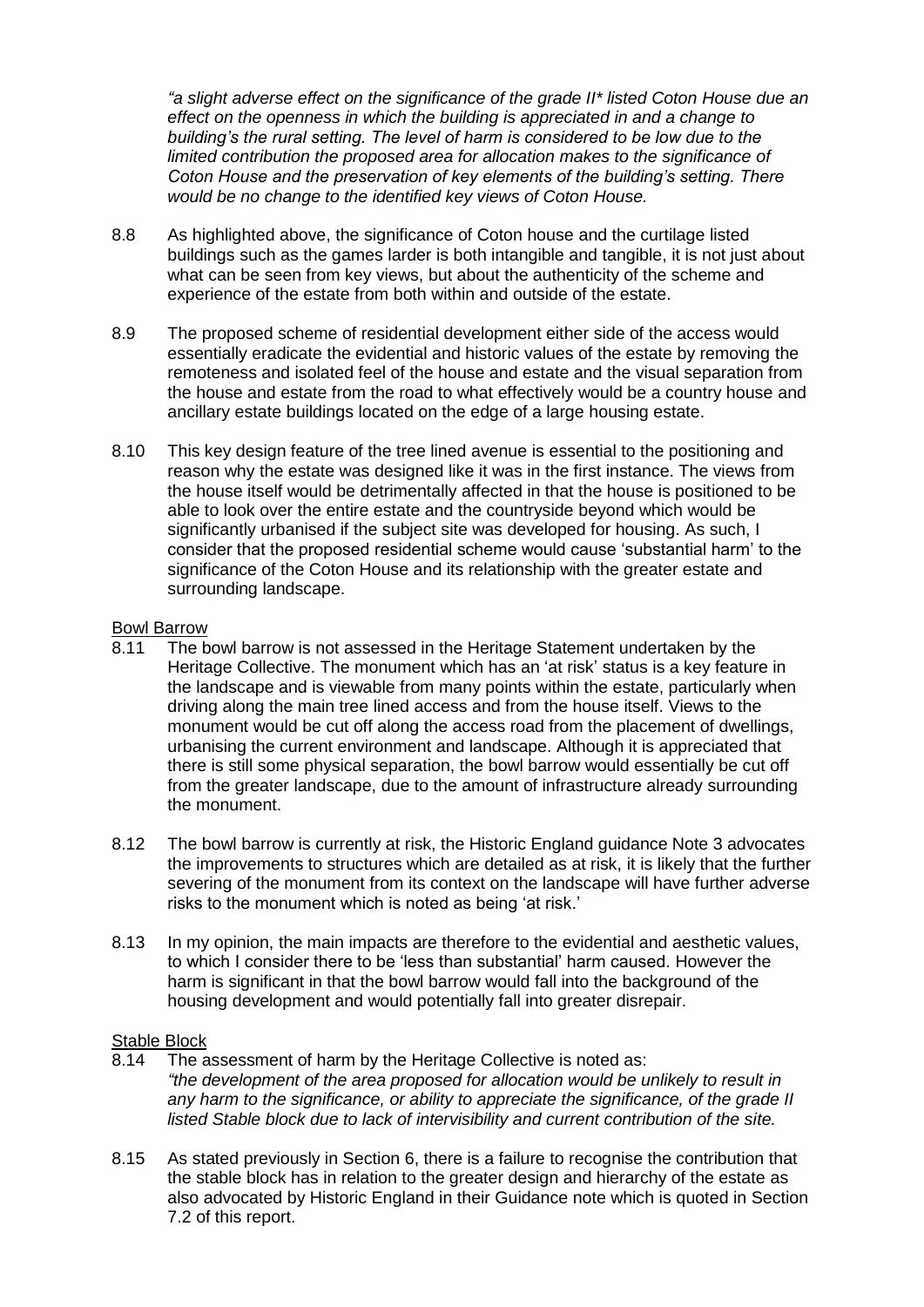- 8.16 The new built form approved respects the positioning of the stable block as the gateway to the greater estate. The proposed development would compete with this status, completely engulfing the gatehouse which would lose its status as the gatehouse of the estate.
- 8.17 There is clear harm caused to the historic, aesthetic and evidential values which would be completely eradicated as a result of the proposed residential scheme. The stable block is a key landmark for the estate and its contribution to the estate would be lost as a result of an urbanisation of the environment into a housing estate. Taking this into account, I consider there to be 'substantial harm' caused to the significance of this heritage asset as a result of the development.

#### Park and Garden:

8.18 The assessment of harm to the park and garden is assessed by The Heritage Collective as:

*"Although within Coton Park and part of the non-designated parkland, the area proposed for allocation is of limited interest and low sensitivity to change. Parkland features such as sporadically spaced trees have been lost and the site is now separated, visually and physically, from the remaining parkland to the east. The development of the area would bring about a change to part of the non-designated parkland. In accordance with paragraph 135 of the NPPF a balanced judgement is required in regards to the scale of harm and the significance of the heritage asset. In this case the harm incurred will be minimal and the significance of the nondesignated parkland is low."*

- 8.19 Although the parkland is a non-designated heritage asset, this does not mean that it is insignificant for its contribution to the greater Coton House estate. As shown in the Parks and Gardens selection guide, by Historic England many parks and gardens around country houses are designated as of national significance if they can be attributed to a famous designer or have elements such as walled gardens, historic boundaries etc. This may be the reason that it was felt that the park and garden is of local listing quality due to the contribution the park and garden makes to the house.
- 8.20 The building is still however a non-designated heritage asset in the form of a park and garden and the impacts on its significance need to be considered as advocated in the Saved Policy E17 of the Local Plan and Policy CS16 of the Rugby Core Strategy. As detailed in Section 7 of this report, the landscape, park and garden is quite crucial to the overall design and layout of the estate and provides the visual separation and remoteness of the estate from the road.
- 8.21 One of the main impacts to the parkland occurs as a result of the loss and interpretation of the main tree lined access. Although I appreciate the sketch submitted is indicative, the erection of a round-a-bout at the primary access to the estate would be highly detrimental to the character of the estate, urbanising the access to something more akin to a modern housing estate. There is also a loss of grandeur heading along the avenue, with a complete urbanisation of a road which was designed deliberately to be uninterrupted and lead to the Coton House estate. Under the proposed scheme the meaning of the main access would be lost, particularly with roads to the estates leading off the main access, and the burying of the stable block amongst a sea of housing.
- 8.22 The current housing development was on brownfield land and was closely related to the built form of the estate. There were also benefits to the restoration of the Coton House. This interpretation of the estate as belonging to Coton House would be lost via the built development. Taking this into account, I consider that the harm to the evidential, historic and aesthetic values of the park and garden to be 'substantial.'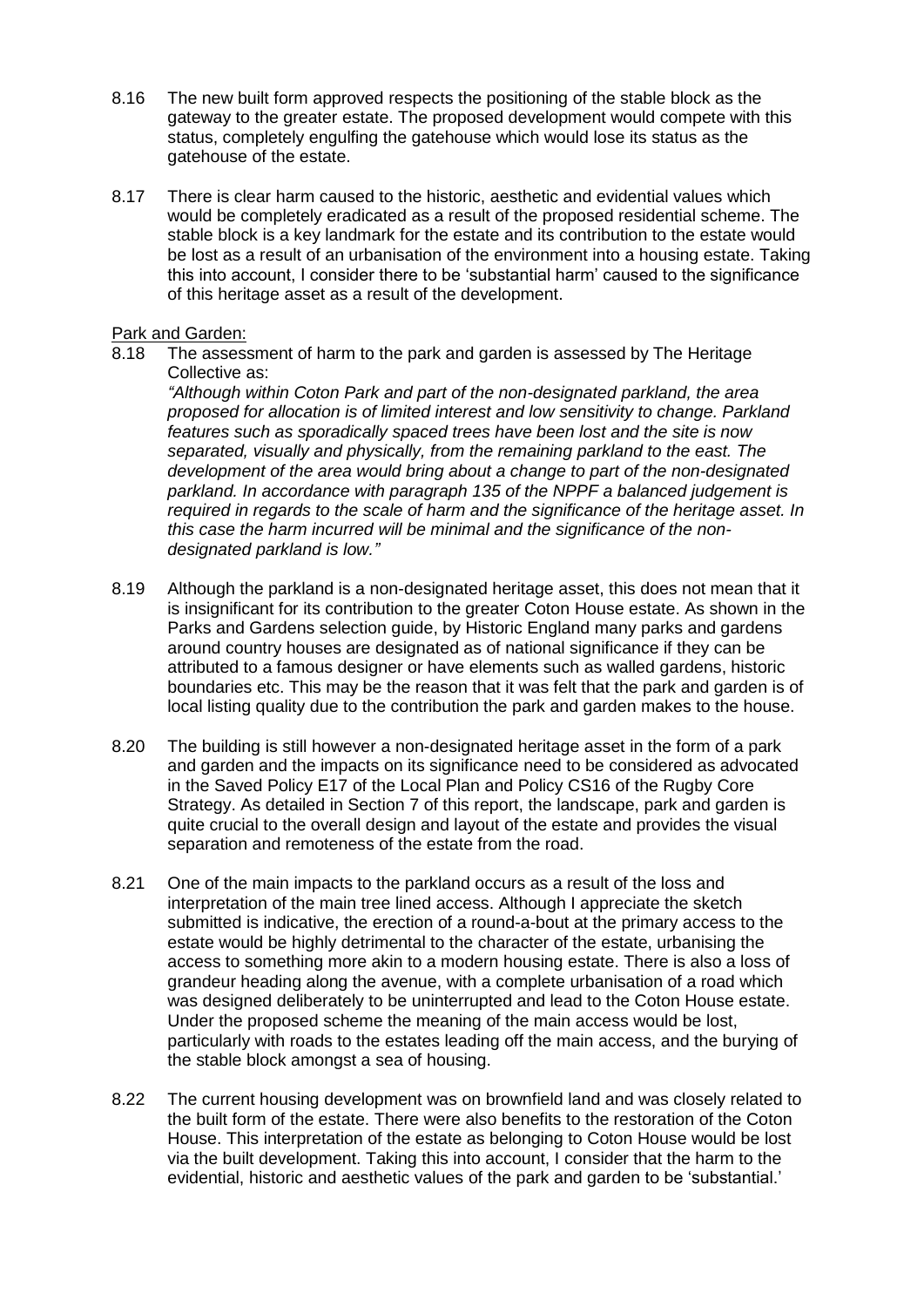#### Assessment of benefits

- 8.23 The public benefits of a proposed development of housing arise predominantly from the provision of additional housing, affordable housing, and the associated short term employment opportunities. This is however not a substantial public benefit which can be solely provided by the subject site, given that there are many other more suitable sites identified in the SHLAA which can be potentially allocated as advocated in the Historic England practice Guide No.3.
- 8.24 The harm caused by the development is predominantly the complete loss of historic interpretation of the site as a Country House estate, which would lose its context and be relegated to a place where there are a couple of historic buildings amongst a large modern housing estate. On a number of levels, the proposed residential development proposed in my opinion would lead to 'substantial' harm to the significance of the designated heritage assets, none of which can be outweighed by a residential development which would maintain the same benefits if situated elsewhere.

### **9. Conclusion**

- 9.1 The purpose of this report is to assess the harm to the significance caused by the potential allocation of the subject site for residential development from a historic building conservation perspective, and to analyse evidence base which is put forward to support a proposed residential scheme.
- 9.2 A key starting point in my opinion is that the principle of residential development on the site is not established by the granting of a planning permission in 2012 which was constructed on brownfield land. Although additional dwellings were approved, these were designed, located and were of a density which meant that they were smaller in footprint than the existing built form and they appeared more like a small estate of dwellings situated around the main country house, together with the restoration of the Coton House, which were seen as benefits of the permission.
- 9.3 Each of the four heritage assets were assessed for their significance and their overall value and contribution and associated linkages which contribute to the significance of the Coton Park estate as one entity. This was an assessment of their evidential, historic, aesthetic and communal value as advocated by the policies principles and guidance developed by Historic England.
- 9.4 It was found that the proposed development would cause harm in a number of instances, which are a mix of substantial harm and less than substantial harm individually, however in addition as a result of the allocation, the entire context and interpretation of the Coton Park Estate would be lost.
- 9.5 An assessment was then taken to assess the benefits of the development against the harm caused in association with Paragraph 133 and 134 of the NPPF. It is found that although there are benefits to the allocation and provision for housing, these benefits are not specific to this site, and could be provided elsewhere through a different allocation of land away from the estate.
- 9.6 The overall assessment of the subject sites are that the development of these sites for residential development would not be appropriate as a result of the harm caused to the heritage assets as outlined throughout this report.